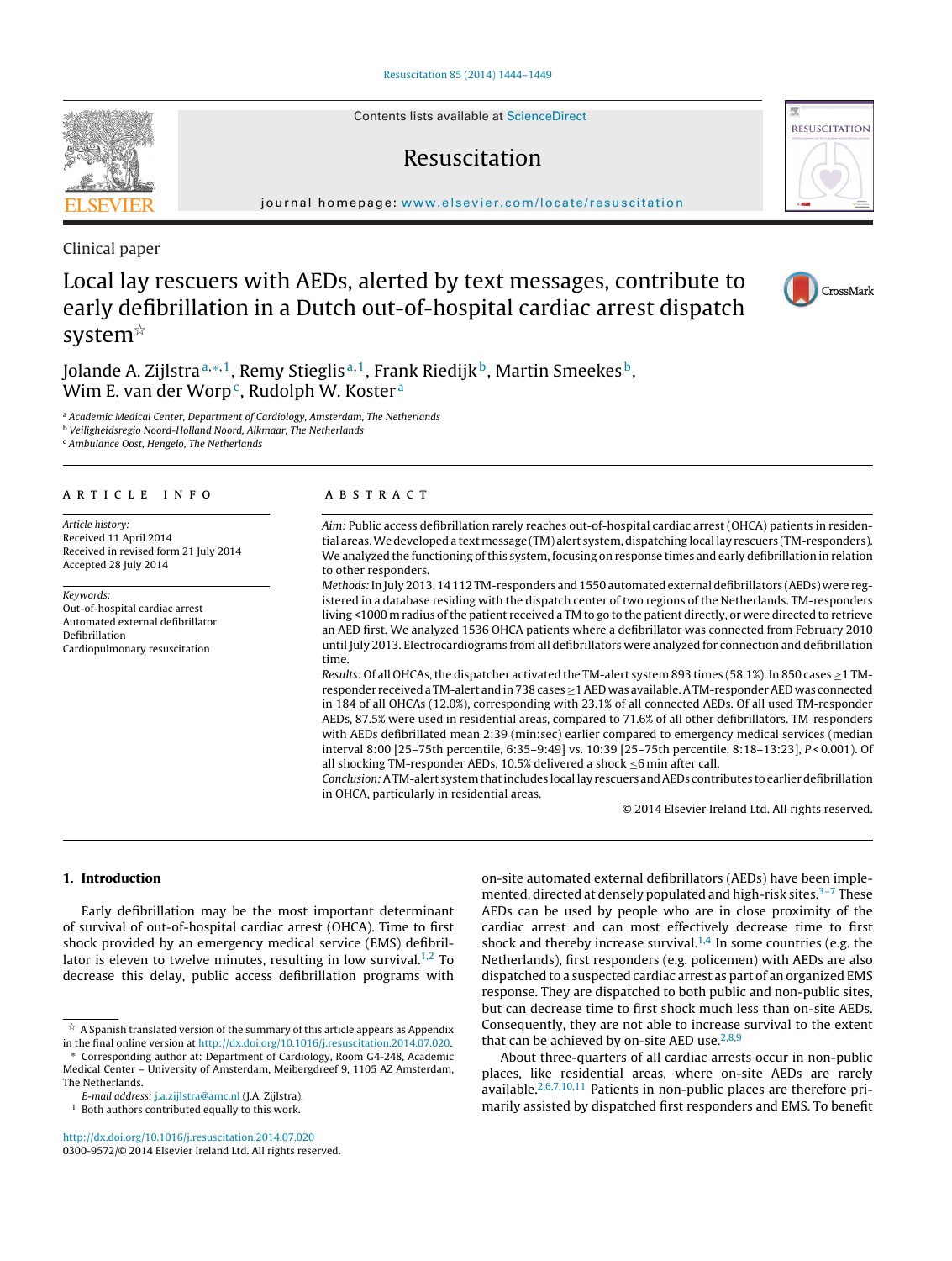optimally from AEDs, residential areas are in need of another type of responder. Such a responder needs to be closer to the cardiac arrest patient than first responders and/or EMS, and must be alerted to take action.

The Dutch Heart Foundation has set a target for action to achieve early defibrillation. It has formulated the concept of "6-minute zones": regions where the emergency response is organized to achieve defibrillation for OHCA within 6 min after emergency call, irrespective of the patients' location. A text message (TM)-alert system, which focuses on OHCAs in residential areas, has therefore been implemented by regional dispatch centers. This system alerts local lay rescuers to perform CPR or directs them to a nearby AED first. In this study we analyzed the functioning of this system with the focus on response times and early defibrillation in relation to other dispatched and on-site responders.

# **2. Methods**

#### 2.1. Settings

In the Netherlands, when a cardiac arrest is suspected, the dispatcher sends two ambulances from a single tier equipped with a defibrillator and first responders (e.g. policemen) with an AED. These first responders are dispatched as part of the organized response but are considered lay rescuers;their training includes the standard ERC basic life support (BLS)/AED course for lay rescuers and they only perform tasks according to this course.

The current study is part of the AmsteRdam REsuscitation STudies (ARREST), an ongoing prospective registry of all OHCAs in the Dutch province of North-Holland, which since 2010 also includes the region Twente. Data are collected according to the Utstein recommendations[.12](#page-5-0) The Medical Ethics Review Board of the Academic Medical Center in Amsterdam approved the study and gave a waiver for the requirement of informed consent. Details of the data collection in the ARREST study are described elsewhere.<sup>[2](#page-5-0)</sup>

#### 2.2. Text message responders

Text message (TM)-responders are local lay rescuers who followed a standard ERC BLS/AED course and are recruited by various (local) advertisements and campaigns. Registration takes place via an online database in which they can enter their contact information (including mobile phone number) and specifications of their BLS certificate (number and expiration date). They can enter multiple addresses where they are available at specific times per day of the week. Registrations need to be approved before they are allowed to participate. Yearly retraining is required and is reinforced by removing TM-responders who fail to follow a retraining course after two e-mail reminders. TM-responders are not required to have medical expertise.

# 2.3. AEDs in TM-alert system

Any individual or organization that owns one or more AEDs can register them in the TM-alert database of AEDs. About 40% of the AEDs are acquired through the municipality and are placed in strategically situated places, where people can easily recognize them. Other AEDs are purchased on initiatives of apartment residents, or owned by communities or companies that make them available in residential areas and public places. Recruitment also takes place through advertisements and campaigns. In addition, some AED manufacturers refer to the system on their websites. The AED owner is responsible for maintenance and replacement of disposables, as needed after use or expiration date. The owner decides whether the AED is available 24 h per day or, for example, only during opening hours of a shop or office. If the documented

expiration date of disposables is imminent, owners are contacted to maintain the AED. AEDs are removed from the registry if owners fail to update AED information.

# 2.4. TM-alert system

TM-responders are dispatched in the event of a suspected cardiac arrest according to regional dispatch guidelines. They can be directed to the site of cardiac arrest, or are directed to collect a nearby AED first. The TM-alert system consists of the described databases of TM-responders and available AEDs, and a software package. The dispatcher manually activates the alert process. The software then automatically accesses the TM-responder and AED databases, identifies nearby available TM-responders and AEDs, and sends text messages to selected TM-responders. Reasons for not dispatching could be: no complete address known at moment of dispatch, an evidently non-cardiac cause, patient aged below eight years, ambulance or first responder nearby, or if an AED is already present.

[Fig.](#page-2-0) 1 illustrates the functioning of the TM-alert system. Initially, all registered TM-responders located <1000 m radius were alerted. Since November 2012, a maximum of 30 TM-responders are alerted. In order to alert the closest TM-responders, the radius of the circle around the patient has been made flexible, starting immediately around the patient but with a maximum of 1000 m. Of all TM-responders, one-third is directed to the patient immediately and two-third (closest to available AEDs) is instructed to retrieve the AED first. The procedure from the decision to alert TMresponders to completion of all TM-alerts, is fully automatic and takes a few seconds.

# 2.5. Study design

The two regions involved in this study are North-Holland North and Twente. These regions have a comparable number of inhabitants: 645 421 and 626 726, respectively. Both regions have a mix of small to mid-size cities and small villages, and an inhabited surface area of 1420 and 1489  $km^2$ , respectively.

This is a prospective observational study in those municipalities in which the TM-alert system was implemented, in the period of February 2010 until July 2013. From the beginning of the study period, the system was already implemented in full within the region Twente (already operational since 2008). Within the region North-Holland North, the system was incrementally rolled out to the 26 municipalities with complete coverage from March 2013. On July 31st 2013, a total of 695 and 855 AEDs, and 5059 and 9053 TM-responders were registered in the TM-alert system in North-Holland North and Twente, respectively.

The current study included all persons with an OHCA, regardless of cause, in whom EMS personnel started or continued a resuscitation attempt. We excluded EMS-witnessed cardiac arrests and aborted resuscitation efforts in individuals with a "do not resuscitate" status or with signs of prolonged death.

#### 2.6. Data collection

EMS personnel routinely reported whether an AED was connected and if so, by which type of responder. All first responders and AED owners in the TM-alert system contacted the study center if their AED was used. On-site AEDs were traced by contacting the site of cardiac arrest. All continuous recordings of EMS defibrillators were sent to the study center by Internet and automatically corrected for clock drift. Study personnel retrieved the electrocardiograms (ECGs) from all AEDs and stored and analyzed them with dedicated software. Clock drift from all AEDs was also corrected to standardized times for each ECG at the moment of data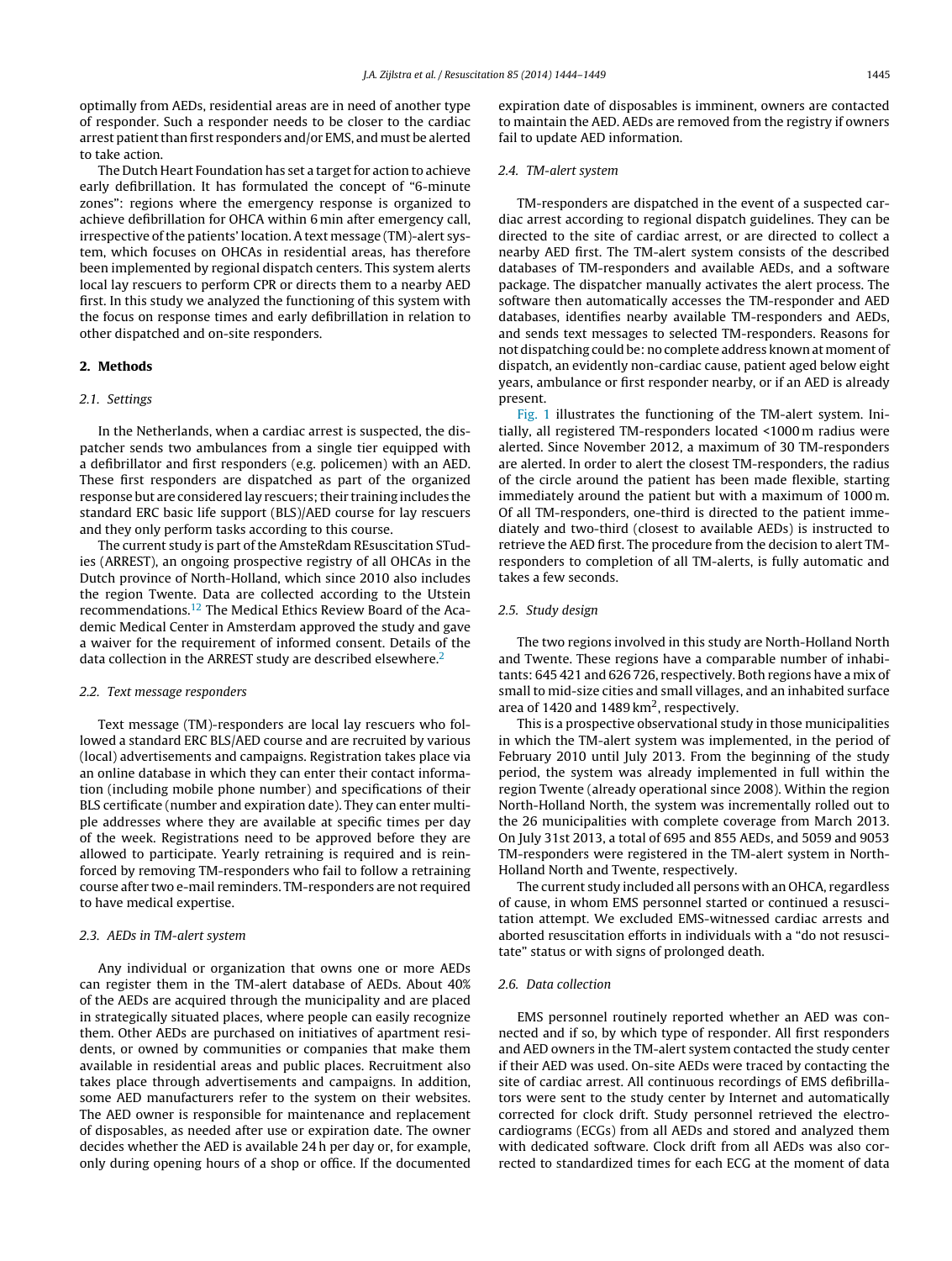<span id="page-2-0"></span>

**Fig. 1.** TM-alert system with the two types of alerted TM-responders. When the dispatcher suspects an OHCA, TM-responders are alerted by text message. The TM-alert system identifies the exact location of the cardiac arrest patient. It generates a flexible circle of maximum 1000 m radius around the patient. Within this circle the system will identify all available TM-responders and all available AEDs. Around each AED another circle with a radius of 500 m is generated. The majority of the TM-responders located within the 500 m circle will receive a text message to retrieve the AED first (dark/green shirts) and then go to the patient's address. Other TM-responders (light/yellow shirts) in the larger circle, will receive a text message to go directly to the patient's address and start CPR. If no AED is found, all TM-responders are immediately directed to the patient. (For interpretation of the references to color in this figure legend, the reader is referred to the web version of the article.)

download. First recorded rhythm, time of first recorded rhythm and time of first shock were derived from these recordings. Time stamped dispatch data were obtained from the dispatch center.

Delay to connection was the interval between the start of the emergency call and first rhythm visibility of AED or EMS defibrillator recordings. Delay to first shock was the interval between the start of the emergency call and first shock given by either the AED or EMS defibrillator. Some AED brands did not allow viewing of the internal clock. In these cases, time adjustment could be performed if the ECG of the EMS defibrillator was available as well. We then assumed a take-over time of 5 s between the end of the AED ECG tracing and the beginning of the EMS defibrillator ECG tracing.

# 2.7. Statistical analysis

Statistical analysis was performed with standard software (SPSS version 20.0 for Mac, SPSS Inc., Chicago, IL). Time intervals were expressed as medians (25–75th percentile). Differences between proportions were analyzed with the chi-square test. Mann–Whitney U test was used to compare differences between unpaired groups. All statistical tests were two-tailed and a P-value of <0.05 was considered to indicate statistical significance.

# **3. Results**

During the 42-month study period, EMS personnel attempted to resuscitate 1693 OHCA patients in the TM-alert system area, 1536 of whom were not witnessed by EMS ( $Fig. 2$  $Fig. 2$ ). The dispatcher activated the system in 893 of these 1536 (58.1%) cardiac arrests. [Table](#page-3-0) 1 shows the characteristics of cases where the dispatcher decided to activate or to not to activate the system. While non-cardiac causes were more prevalent in non-TM-activated cases, the great majority still had a cardiac cause (84.4% versus 94.5%). An on-site AED was connected more frequently in cases where the TM-alert system was not activated (15.4% versus 7.3%; P < 0.001). Median time from emergency call to defibrillator connection was significantly longer (9:28 versus 8:16, min:sec; P < 0.001) when the dispatcher did not activate the TM-alert system.

#### 3.1. Who connects the defibrillator first?

[Table](#page-4-0) 2 shows characteristics of patients by type of defibrillator. In the majority of cases (797 of 1536, 51.9%), an AED was connected prior to EMS arrival. Of all connected AEDs, a TM-responder AED was connected in 184 of 797 cases (23.1%). As expected from the goals of the TM-alert system, TM-responder AEDs were connected more frequently to patients in residential areas (161 of 184, 87.5% versus 968 of 1352, 71.6% for all other responders,  $P < 0.001$ ).

At least one AED was included in the TM-alert in 738 cases [\(Fig.](#page-3-0) 2). A TM-responder AED was connected in 184 of these cases (24.9%). In 176 of these 184 cases (95.7%) the ECG was retrieved from the AED. A shockable first rhythm was present in 76 (43.2%) of these ECGs. In 76 of all 590 (12.9%) OHCAs with a shockable first rhythm, TM-responder AEDs were the first to give a shock.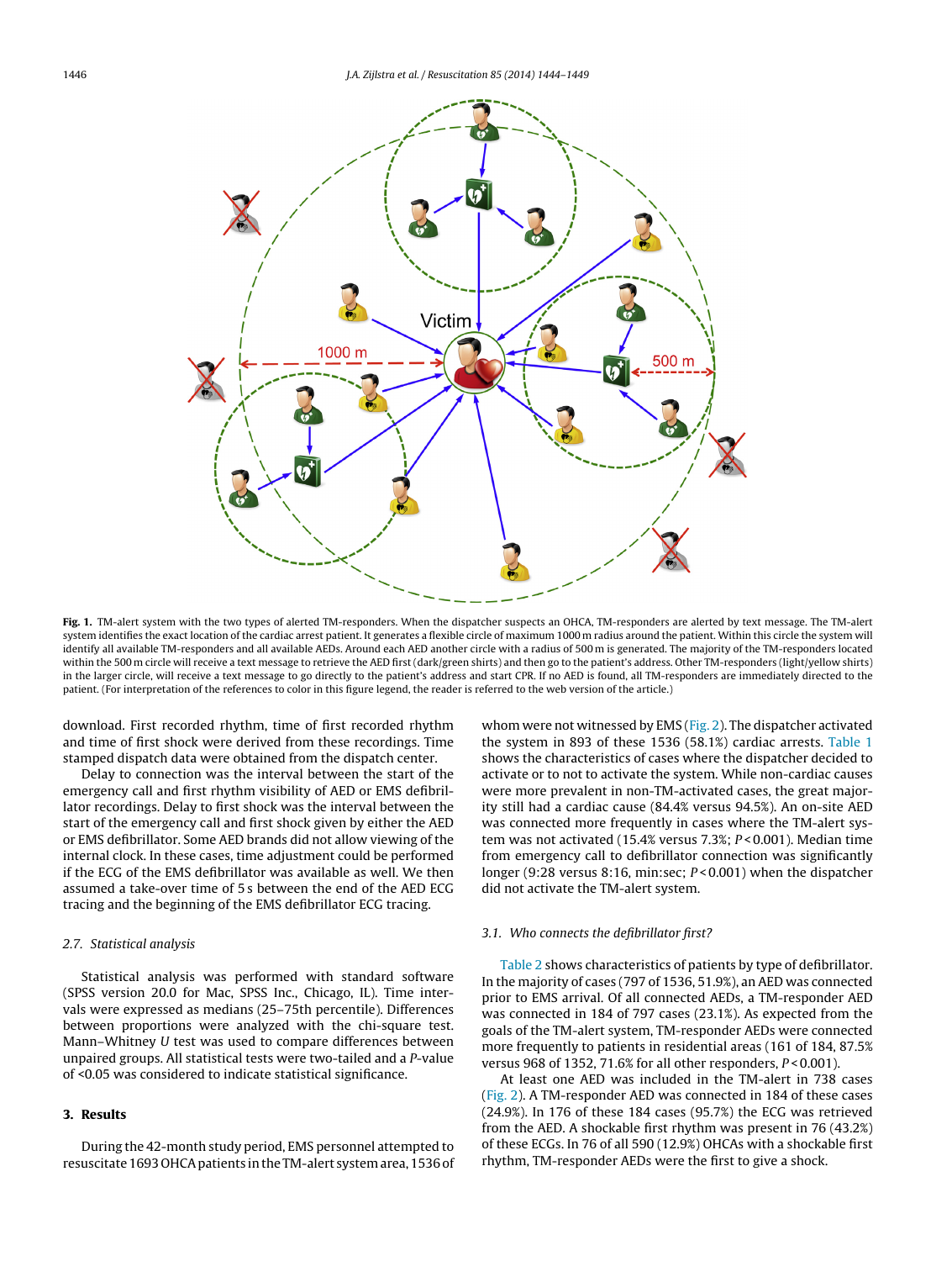<span id="page-3-0"></span>

**Fig. 2.** Deployment of TM-responders and AEDs in TM-alert system. \*One TM-responder was sent a text message to go directly to the cardiac arrest patient and start CPR. However, the TM-responder retrieved an AED from the site he/she came from which was not registered in the TM-alert system. OHCA, out-of-hospital cardiac arrest; TM, text message; EMS, emergency medical services; AED, automated external defibrillator; and ECG, electrocardiogram; VF/VT, ventricular fibrillation/ventricular tachycardia.

## 3.2. Time between emergency call and AED connection/defibrillation

All responders with AEDs shortened the time from emergency call to connection and to defibrillation compared to the EMS group ([Table](#page-4-0) 3). TM-responders decreased time from emergency call to defibrillator connection significantly by 2:54 (min:sec) compared to EMS ( $P < 0.001$ ), and to first shock by 2:39 (min:sec;  $P < 0.001$ ). TM-responders connected their AED  $\leq$ 6 min after emergency call in 29 of 176 of cases (16.5%) and defibrillated ≤6 min in 8 of 76 of cases (10.5%) with a shockable first rhythm. In 29 of all 235 connections ≤6 min (12.3%), TM-responders were the first to connect the AED.

#### **Table 1**

Factors that could influence EMS's decision to (not) activate the TM-alert system.

|                                                                              | TM-alert system activated<br>$N = 893$ | TM-alert system not activated<br>$N = 643$ | P value |
|------------------------------------------------------------------------------|----------------------------------------|--------------------------------------------|---------|
| Cause of collapse                                                            |                                        |                                            | < 0.001 |
| Cardiac, $n(\%)$                                                             | 844 (94.5)                             | 543 (84.4)                                 |         |
| Evidently non-cardiac, $n(x)$                                                | 49(5.5)                                | 100(15.6)                                  |         |
| Trauma, $n$ $(\%)$                                                           | 2(0.2)                                 | 37(5.8)                                    |         |
| Drowning, $n$ $(\%)$                                                         | 4(0.4)                                 | 10(1.6)                                    |         |
| Respiratory, $n$ (%)                                                         | 20(2.2)                                | 40(6.2)                                    |         |
| Other, $n(x)$                                                                | 23(2.6)                                | 13(2.0)                                    |         |
| On-site AED connected, $n$ (%)                                               | 65(7.3)                                | 99(15.4)                                   | < 0.001 |
| Time from call to connection, n, median $(25-75$ th percentile) <sup>a</sup> | 801                                    | 546                                        | < 0.001 |
|                                                                              | $8:16(6:36-10:28)$                     | $9:28(6:56-12:41)$                         |         |
| Time from call to 1st shock, n, median $(25-75$ th percentile) <sup>a</sup>  | 359                                    | 224                                        | 0.61    |
|                                                                              | $8:39(6:55-11:03)$                     | $8:39(6:12-11:22)$                         |         |
|                                                                              |                                        |                                            |         |

EMS, emergency medical services; TM, text message; and AED, automated external defibrillator. <sup>a</sup> Time intervals are presented in min:sec.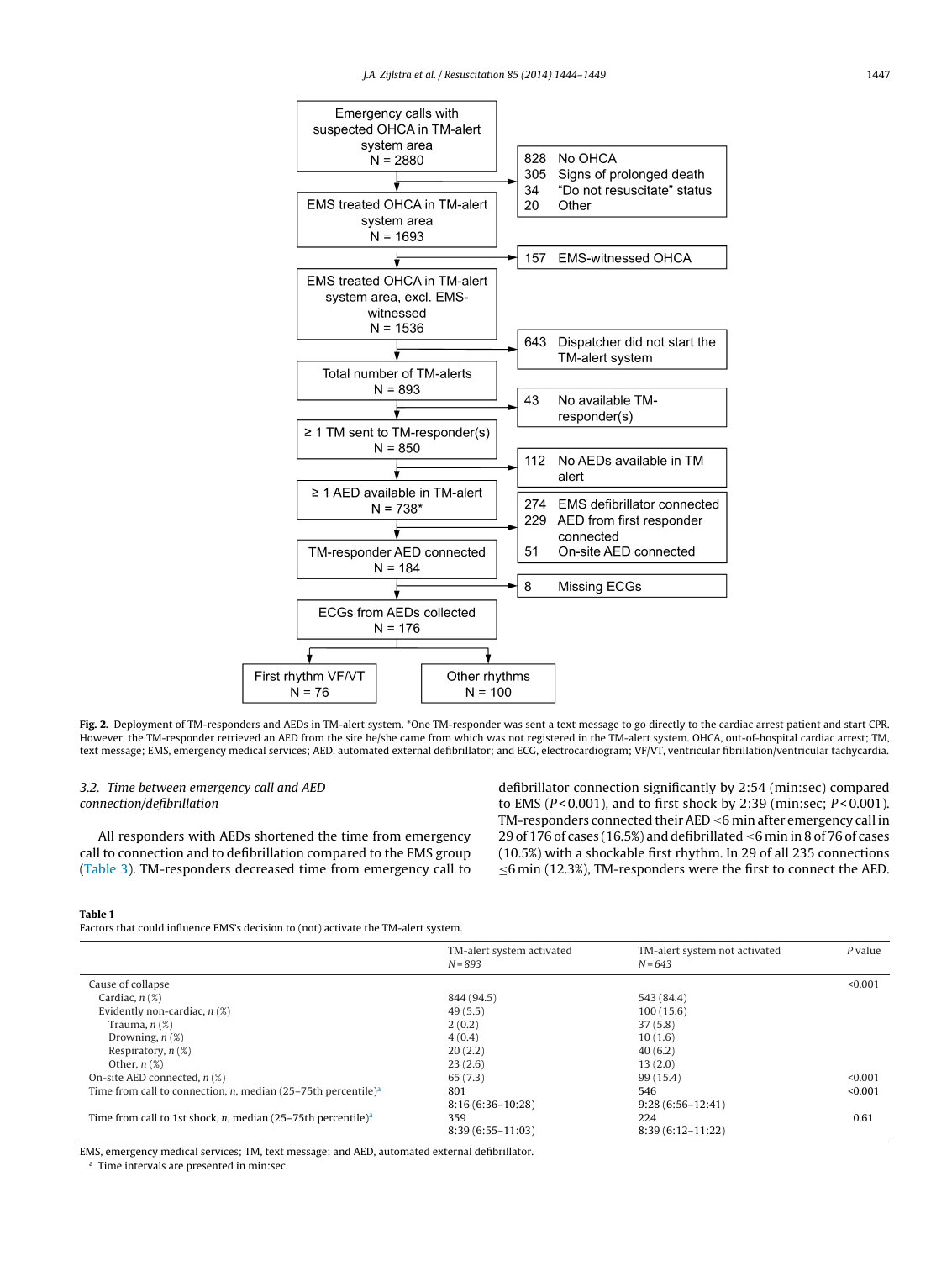# <span id="page-4-0"></span>**Table 2**

Characteristics of patients with out-of-hospital cardiac arrest by type of defibrillator connected.

| First connected defibrillator from                           | Total<br>$N = 1536$ | <b>EMS</b><br>$N = 739$ | First responder<br>$N = 449$ | TM-responder<br>$N = 184$ | On-site<br>$N = 164$ |
|--------------------------------------------------------------|---------------------|-------------------------|------------------------------|---------------------------|----------------------|
| Mean age in years (SD)                                       | 65(17)              | 65(18)                  | 64 (16)                      | 68 (16)                   | 63(16)               |
| Male gender, $n$ $(\%)$                                      | 1083 (70.5)         | 514(69.6)               | 309(68.8)                    | 130 (70.7)                | 130(79.3)            |
| Collapse in residential area, $n$ (%)                        | 1129 (73.5)         | 585 (79.2)              | 330 (73.5)                   | 161(87.5)                 | 53(32.3)             |
| At home, $n(\%)$                                             | 1074 (69.9)         | 561 (75.9)              | 318 (70.8)                   | 159 (86.4)                | 36(22.0)             |
| Residential care/nursing home, $n$ (%)                       | 55(3.6)             | 24(3.2)                 | 12(2.7)                      | 2(1.1)                    | 17(10.4)             |
| Collapse at public location, $n$ (%)                         | 407(26.5)           | 154 (20.8)              | 119(26.5)                    | 23(12.5)                  | 111(67.7)            |
| At work, $n(\%)$                                             | 42(2.7)             | 17(2.3)                 | 8(1.8)                       | 1(0.5)                    | 16(9.8)              |
| Street/highway, $n$ (%)                                      | 174(11.3)           | 84 (11.4)               | 71(15.8)                     | 8(4.3)                    | 11(6.7)              |
| Place of sports/recreation, $n$ (%)                          | 78(5.1)             | 21(2.8)                 | 15(3.3)                      | 6(3.3)                    | 36(22.0)             |
| Public building, $n$ (%)                                     | 100(6.5)            | 30(4.1)                 | 22(4.9)                      | 7(3.8)                    | 41(25.0)             |
| Other, $n$ $(\%)$                                            | 13(0.8)             | 2(0.3)                  | 3(0.7)                       | 1(0.5)                    | 7(4.3)               |
| Witnessed collapse, $n$ (%) <sup><math>\ddagger</math></sup> | 1068 (71.3)         | 514 (72.0)              | 294 (66.5)                   | 125(70.2)                 | 135 (82.8)           |
| Missing, $n(\mathcal{X})$                                    | 39(2.5)             | 25(3.4)                 | 7(1.6)                       | 6(3.3)                    | 1(0.6)               |
| Bystander CPR performed, $n$ (%) <sup>‡</sup>                | 1225(81.7)          | 428 (61.0)              | 449 (100.0)                  | 184 (100.0)               | 164 (100.0)          |
| Missing, $n$ $(\%)$                                          | 37(2.4)             | 37(5.0)                 | 0(0.0)                       | 0(0.0)                    | 0(0.0)               |

EMS, emergency medical services; TM, text message; and CPR, cardiopulmonary resuscitation.

 $P < 0.001$  between the TM-responder group and EMS group.

† Including AEDs located in apartment buildings and AEDs brought by general practitioners who witnessed the collapse at the patients' home.

 $\ddagger$  Missing values were not included in the calculation of percentages.

From all first shocks given  $\leq$ 6 min, 8 of 109 (7.3%) were given by the AED from a TM-responder. On-site AEDs achieved the target of first shock  $\leq$ 6 min in 62 of 87 (71.3%) of cases.

# **4. Discussion**

This study describes a novel centrally controlled system where text messages are used to jointly activate TM-responders with and without directions to nearby AEDs. Our results suggest that TM-responders with AEDs contribute to a shortening of time to defibrillation compared to EMS. In 12.0% of all OHCAs, they were the first to connect an AED. In 12.3% they were responsible for early connection ( $\leq$ 6 min) and in 7.3% of cases for early defibrillation  $(<6 \text{min})$ .

The contribution of TM-responders is limited by the strong involvement of first responders; in 29.2% (449 of 1536), a first responder AED was connected before EMS arrival. Becker et al. found that in only 16.9% of cases (21 of 124) where policemen were dispatched, a police AED was connected prior to ambulance arrival.[13](#page-5-0) Saner et al. reported a high percentage of defibrillated patients by a first responder AED. They found that in 75.0% of cases (93 of 124), a first responder AED gave a defibrillation shock. In contrast, an on-site AED provided a defibrillation shock in only 2.4% of cases (3 of 124).<sup>[14](#page-5-0)</sup> We found a lower contribution of first responder AED shocks (178 of 590; 30.2%). However, in our study on-site AEDs or TM-responder AEDs provided a shock in 28.3% (167 of 590) of cases. In their study, EMS teams arrived almost six minutes later than first responders, compared to two and a half minutes in our study.

Improvement of the system by alerting TM-responders based on their exact position (global positioning system [GPS] in smart phones or mobile positioning system [MPS] via provider aerials), may result in faster response and AED connection. It may reduce the required maximum number of alerted TM-responders. Furthermore, a higher density of AEDs and TM-responders could result in earlier AED connection and defibrillation. Nevertheless, without the TM-alert system 7.3% of the cardiac arrest patients whom received an early defibrillation shock would probably not have received a first shock ≤6 min.

The TM-alert system may not only shorten time to a defibrillation shock, it may also promote earlier CPR. For all connected AEDs we know the contribution of TM-alert AEDs, but we do not know who started CPR. It might be that a TM-responder without an AED was the first to start CPR, while a first responder brought the AED.

The TM-alert system was designed to shorten the time between emergency call and initiation of resuscitation (with or without AED use), especially in residential areas. Our results show that almost all TM-responder AEDs (86.4%) were indeed used on patients at home. In contrast, much less on-site AEDs (22.0%) were used on patients at home.

We found that in 643 of 1536 EMS treated OHCAs (41.8%) the dispatcher did not activate the TM-alert system. We indicated several reasons for not activating the system. In 15.6% of cases the collapse had a non-cardiac cause. The decision of the dispatcher not to activate was made correctly in these cases. One ofthe listed reasons not to activate the system was an expected very short travel time of the dispatched EMS or first responder. Our results suggest that this is an inappropriate reason because the delay to defibrillation was not

**Table 3**

Time from emergency call to connection and call to first shock in out-of-hospital arrest patients subdivided by type of responder.

| First connected defibrillator from                                                   | Total<br>$N = 1536$ | <b>EMS</b><br>$N = 739$        | First responder<br>$N = 449$ | TM-responder<br>$N = 184$    | On-site<br>$N = 164$ |
|--------------------------------------------------------------------------------------|---------------------|--------------------------------|------------------------------|------------------------------|----------------------|
| 1st rhythm VF/VT, $n$ (%) <sup>*</sup>                                               | 590 (42.7)          | 245 (38.7)                     | 178 (44.0)                   | 76 (43.2)                    | 91(66.0)             |
| Time from call to connection, <i>n</i> , median $(25-75$ th percentile) <sup>†</sup> | 1347                | 631                            | 403                          | 176                          | 137                  |
|                                                                                      | $8:42(6:41-11:18)$  | $10:28(8:21-13:18)^{\ddagger}$ | $7:56(6:29-9:47)$            | $7:34(6:20-9:13)^{\ddagger}$ | $3:46(1:52-6:29)$    |
| Connected $\leq 6$ min, n $(\%)^{\dagger}$                                           | 235(17.4)           | 34(5.4)                        | 75(18.6)                     | 29(16.5)                     | 97(70.8)             |
| Time from call to 1st shock, n, median $(25-75$ th percentile) <sup>†</sup>          | 583                 | 245                            | 175                          | 76                           | 87                   |
|                                                                                      | $8:39(6:42-11:11)$  | $10:39(8:18-13:23)^{\ddagger}$ | $8:03(6:43-10:13)$           | $8:00(6:35-9:49)$            | $4:06(2:23-6:40)$    |
| 1st shock <6 min, $n$ (%) <sup>†</sup>                                               | 109 (18.7)          | 6(2.4)                         | 33(18.9)                     | 8(10.5)                      | 62(71.3)             |

EMS, emergency medical services; TM, text message; and VF/VT, ventricular fibrillation/ventricular tachycardia.

Only cases are shown where ECG information was retrieved.

 $\dagger$  Only cases are shown where ECG information was retrieved and correction for clock drift was possible. Time intervals are presented in min:sec.

 $\overline{*}$  P < 0.001 between the TM-responder group and EMS group.